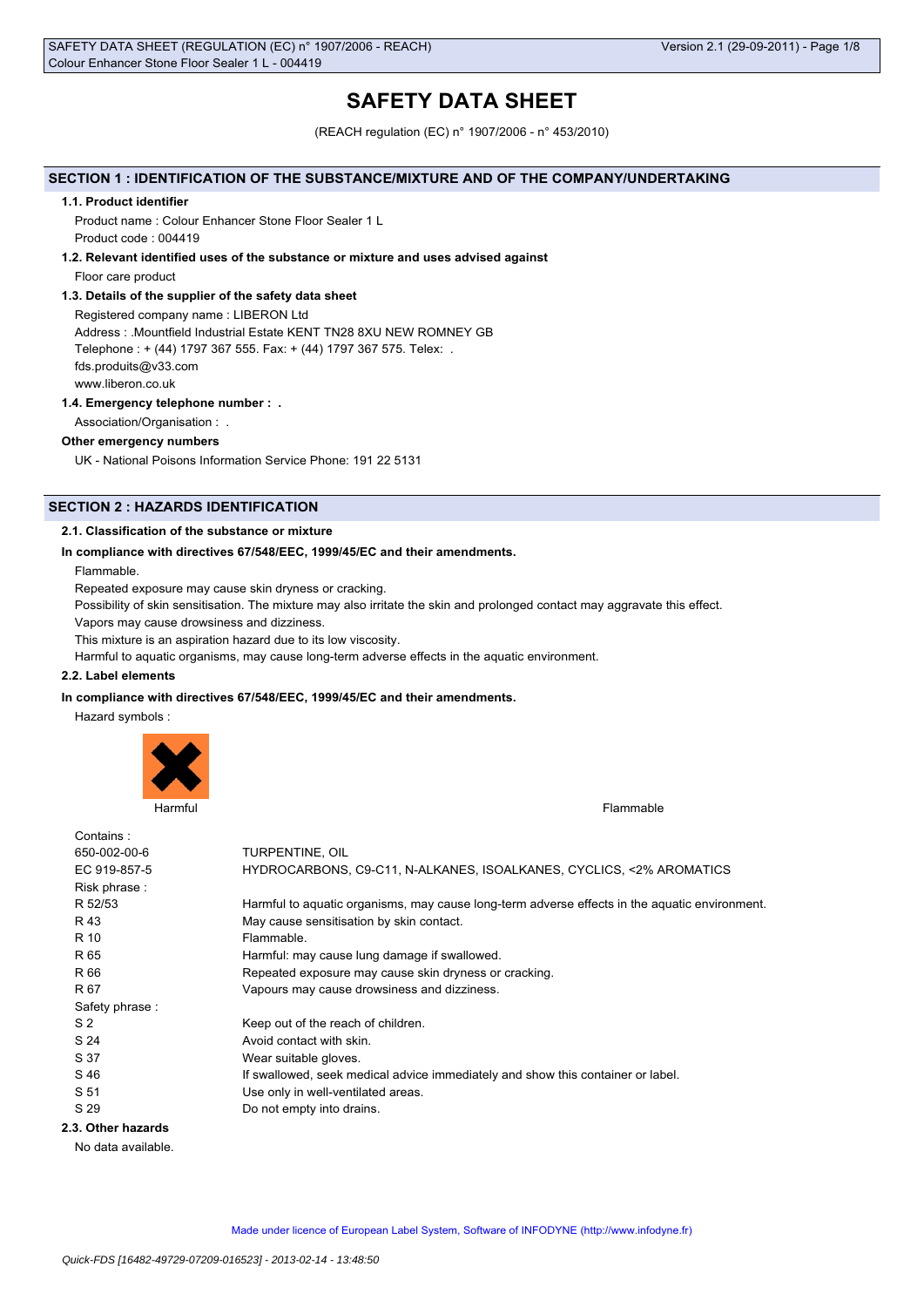## **SECTION 3 : COMPOSITION/INFORMATION ON INGREDIENTS**

## **3.1. Substances**

No substances fulfil the criteria set forth in annexe II section A of the REACH regulation (EC) n° 1907/2006.

## **3.2. Mixtures**

## **Composition :**

| Identification          | Name                             | Classification                | $\%$                  |
|-------------------------|----------------------------------|-------------------------------|-----------------------|
| EC: 919-857-5           | HYDROCARBONS, C9-C11,            | GHS07, GHS08, GHS02, Dgr      | $50 \le x \% \le 100$ |
| REACH: 01-2119463258-33 | N-ALKANES, ISOALKANES,           | Xn                            |                       |
|                         | <b>CYCLICS, &lt;2% AROMATICS</b> | H:226-304-336                 |                       |
|                         |                                  | EUH:066                       |                       |
|                         |                                  | R: 10-65-66-67                |                       |
| INDEX: 650-002-00-6     | TURPENTINE, OIL                  | GHS02, GHS08, GHS07, GHS09,   | $10 \le x \% \le 25$  |
| CAS: 8006-64-2          |                                  | Dgr                           |                       |
| EC: 232-350-7           |                                  | Xn.N                          |                       |
|                         |                                  | H:226-332-312-302-304-319-315 |                       |
|                         |                                  | $-317-411$                    |                       |
|                         |                                  | R:                            |                       |
|                         |                                  | 10-20/21/22-36/38-43-51/53-65 |                       |
| INDEX: 616-014-00-0     | 2-BUTANONE OXIME                 | GHS08, GHS05, GHS07, Dgr      | $0 \le x \% \le 2.5$  |
| CAS: 96-29-7            |                                  | Xn                            |                       |
| EC: 202-496-6           |                                  | H:351-312-318-317             |                       |
|                         |                                  | R: 40.C3-41-43-21             |                       |
| CAS: 64742-48-9         | NAPHTHA (PETROLEUM),             | GHS08, Dgr                    | $0 \le x \% \le 2.5$  |
| $EC: 265-150-3$         | <b>HYDROTREATED HEAVY</b>        | Xn                            |                       |
|                         |                                  | H:304                         |                       |
|                         |                                  | EUH:066                       |                       |
|                         |                                  | $R: 65-66$                    |                       |
|                         |                                  | NOTA: H P                     |                       |

#### **Information on ingredients :**

Note P: The carcinogen or mutagen classification does not apply because the substance contains less than 0.1 % w/w of benzene (EINECS 200-753-7).

## **SECTION 4 : FIRST AID MEASURES**

As a general rule, in case of doubt or if symptoms persist, always call a doctor.

NEVER induce swallowing by an unconscious person.

## **4.1. Description of first aid measures**

#### **In the event of exposure by inhalation :**

In the event of massive inhalation, remove the person exposed to fresh air. Keep warm and at rest.

#### **In the event of splashes or contact with eyes :**

Wash thoroughly with soft, clean water for 15 minutes holding the eyelids open.

## **In the event of splashes or contact with skin :**

Remove contaminated clothing and wash the skin thoroughly with soap and water or a recognised cleaner.

Watch out for any remaining product between skin and clothing, watches, shoes, etc.

In the event of an allergic reaction, seek medical attention.

If the contaminated area is widespread and/or there is damage to the skin, a doctor must be consulted or the patient transferred to hospital.

## **In the event of swallowing :**

Do not give the patient anything orally.

In the event of swallowing, if the quantity is small (no more than one mouthful), rinse the mouth with water and consult a doctor. Seek medical attention immediately, showing the label.

If swallowed accidentally, call a doctor to ascertain whether observation and hospital care will be necessary. Show the label.

Seek medical attention immediately, showing the label.

## **4.2. Most important symptoms and effects, both acute and delayed**

No data available.

## **4.3. Indication of any immediate medical attention and special treatment needed**

No data available.

## **SECTION 5 : FIREFIGHTING MEASURES**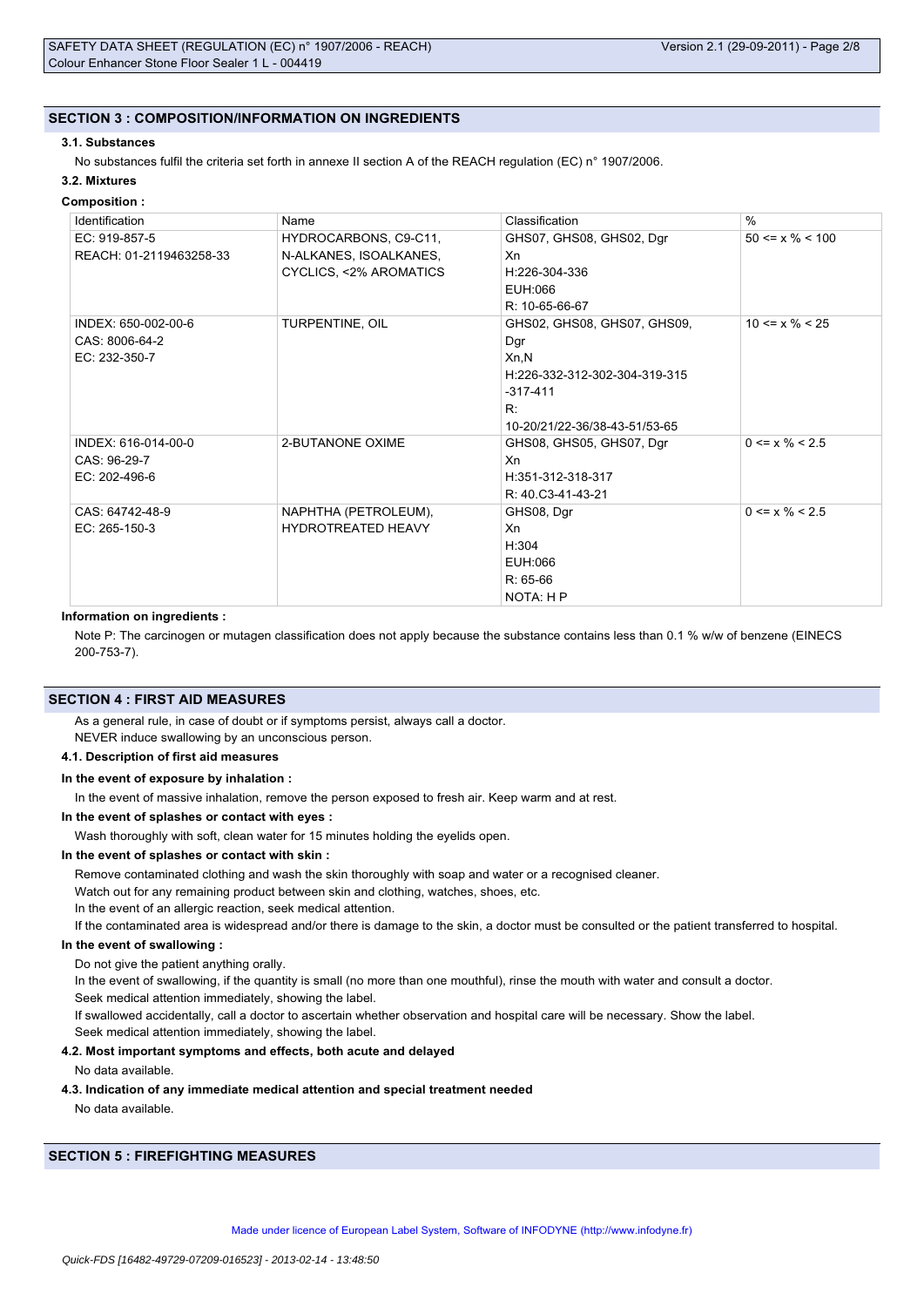## Flammable.

Chemical powders, carbon dioxide and other extinguishing gas are suitable for small fires.

## **5.1. Extinguishing media**

Keep packages near the fire cool, to prevent pressurised containers from bursting.

## **Suitable methods of extinction**

- In the event of a fire, use :
- sprayed water or water mist
- water with AFFF (Aqueous Film Forming Foam) additive
- halon
- foam
- multipurpose ABC powder
- BC powder
- carbon dioxide (CO2)

Prevent the effluent of fire-fighting measures from entering drains or waterways.

## **Unsuitable methods of extinction**

In the event of a fire, do not use :

- water jet

#### **5.2. Special hazards arising from the substance or mixture**

A fire will often produce a thick black smoke. Exposure to decomposition products may be hazardous to health.

Do not breathe in smoke.

In the event of a fire, the following may be formed :

- carbon monoxide (CO)

- carbon dioxide (CO2)

## **5.3. Advice for firefighters**

Fire-fighting personnel are to be equipped with autonomous insulating breathing apparatus.

## **SECTION 6 : ACCIDENTAL RELEASE MEASURES**

#### **6.1. Personal precautions, protective equipment and emergency procedures**

Consult the safety measures listed under headings 7 and 8.

## **For non fire-fighters**

Avoid inhaling the vapors.

Avoid any contact with the skin and eyes.

If a large quantity has been spilt, evacuate all personnel and only allow intervention by trained operators equipped with safety apparatus.

#### **For fire-fighters**

Fire-fighters will be equipped with suitable personal protective equipment (See section 8).

#### **6.2. Environmental precautions**

Contain and control the leaks or spills with non-combustible absorbent materials such as sand, earth, vermiculite, diatomaceous earth in drums for waste disposal.

Prevent any material from entering drains or waterways.

If the product contaminates waterways, rivers or drains, alert the relevant authorities in accordance with statutory procedures

Use drums to dispose of collected waste in compliance with current regulations (see section 13).

## **6.3. Methods and material for containment and cleaning up**

## Clean preferably with a detergent, do not use solvents.

## **6.4. Reference to other sections**

No data available.

## **SECTION 7 : HANDLING AND STORAGE**

Requirements relating to storage premises apply to all facilities where the mixture is handled.

Individuals with a history of skin sensitisation should not, under any circumstance, handle this mixture.

## **7.1. Precautions for safe handling**

Always wash hands after handling.

Remove and wash contaminated clothing before re-using.

Ensure that there is adequate ventilation, especially in confined areas.

Remove contaminated clothing and protective equipment before entering eating areas.

## **Fire prevention :**

Handle in well-ventilated areas.

Vapours are heavier than air. They can spread along the ground and form mixtures that are explosive with air.

Prevent the formation of flammable or explosive concentrations in air and avoid vapor concentrations higher than the occupational exposure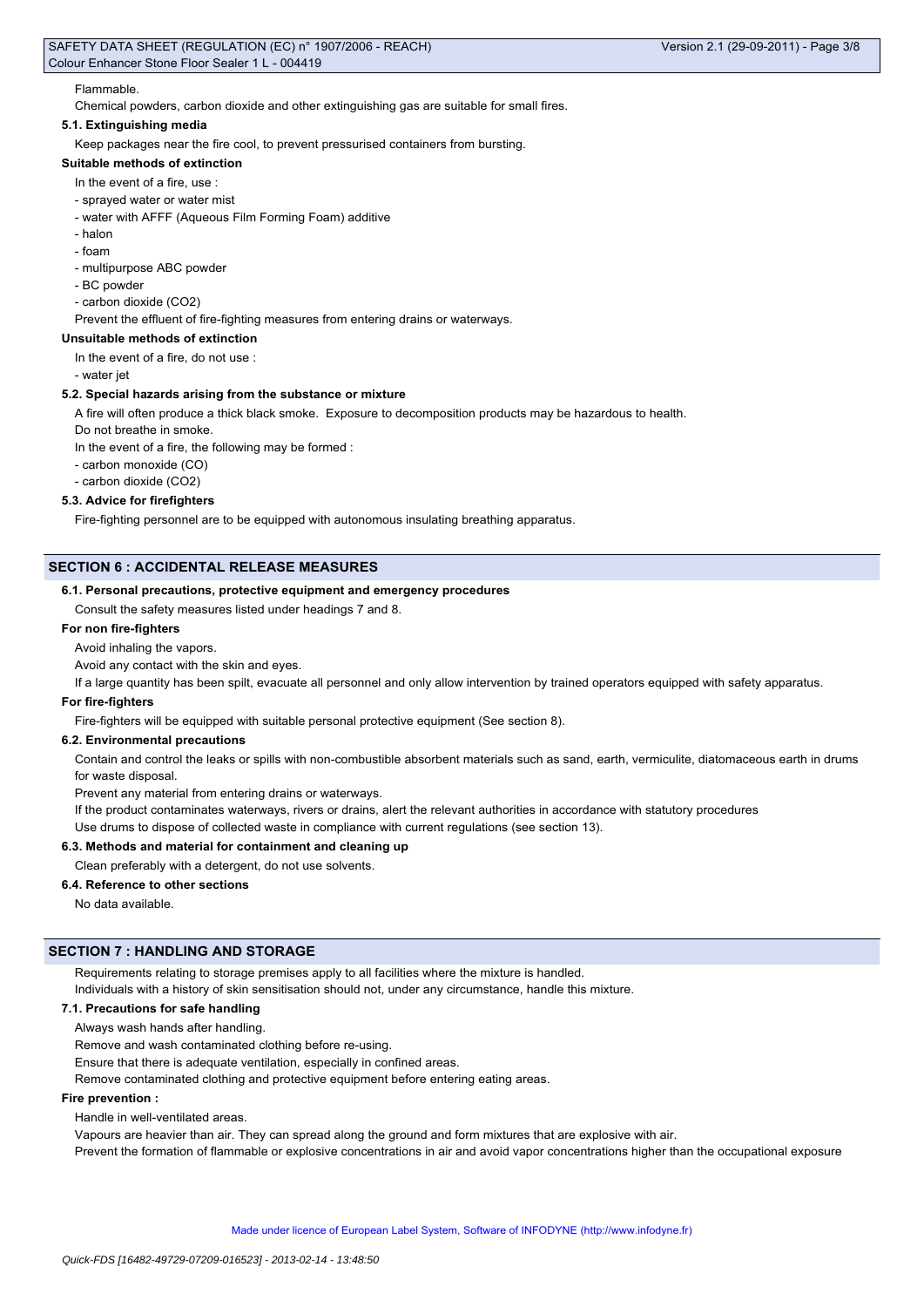### limits.

#### Never inhale this mixture.

Prevent the accumulation of electrostatic charges with connections to earth.

The mixture can become electrostatically charged : always earth during decanting operations. Wear antistatic shoes and clothing and floors should be electrically conductive.

Use the mixture in premises free of naked flames or other sources of ignition and ensure that electrical equipment is suitably protected.

Keep packages tightly closed and away from sources of heat, sparks and naked flames.

Do not use tools which may produce sparks. Do not smoke.

Prevent access by unauthorised personnel.

## **Recommended equipment and procedures :**

For personal protection, see section 8.

Observe precautions stated on label and also industrial safety regulations.

Avoid inhaling vapors.

Avoid inhaling vapors. Carry out any industrial operation which may give rise to this in a sealed apparatus.

Provide vapor extraction at the emission source and also general ventilation of the premises.

Packages which have been opened must be reclosed carefully and stored in an upright position.

#### **Prohibited equipment and procedures :**

No smoking, eating or drinking in areas where the mixture is used.

Never open the packages under pressure.

## **7.2. Conditions for safe storage, including any incompatibilities**

No data available.

## **Storage**

Keep out of reach of children.

Keep the container tightly closed in a dry place.

Keep the container tightly closed in a dry, well-ventilated place

Keep away from all sources of ignition - do not smoke.

Keep well away from all sources of ignition, heat and direct sunlight

Avoid accumulation of electrostatic charges.

The floor must be impermeable and form a collecting basin so that, in the event of an accidental spillage, the liquid cannot spread beyond this area.

#### **Packaging**

Always keep in packaging made of an identical material to the original.

## **7.3. Specific end use(s)**

No data available.

## **SECTION 8 : EXPOSURE CONTROLS/PERSONAL PROTECTION**

#### **8.1. Control parameters**

## **Occupational exposure limits :**

- ACGIH TLV (American Conference of Governmental Industrial Hygienists, Threshold Limit Values, 2010) :

| CAS                                                       | TWA :       | STEL:      | Ceiling:    | Definition:   | Criteria : |         |
|-----------------------------------------------------------|-------------|------------|-------------|---------------|------------|---------|
| 8006-64-2                                                 | 20 ppm      |            |             |               |            |         |
| - France (INRS - ED984 : 2008) :                          |             |            |             |               |            |         |
| <b>CAS</b>                                                | $VME-ppm$ : | VME-mg/m3: | $VLE-ppm$ : | $VLE-mq/m3$ : | Notes:     | TMP No: |
| 8006-64-2                                                 | 100         | 560        |             |               |            | 65.84   |
| - UK / WEL (Workplace exposure limits, EH40/2005, 2007) : |             |            |             |               |            |         |
| CAS                                                       | TWA :       | STEL:      | Ceiling:    | Definition:   | Criteria : |         |
| 8006-64-2                                                 | $100$ ppm   | $150$ ppm  |             |               |            |         |

#### **8.2. Exposure controls**

#### **Personal protection measures, such as personal protective equipment**

Use personal protective equipment that is clean and has been properly maintained.

Store personal protective equipment in a clean place, away from the work area.

Never eat, drink or smoke during use. Remove and wash contaminated clothing before re-using. Ensure that there is adequate ventilation, especially in confined areas.

#### **- Eye / face protection**

Avoid contact with eyes.

Use eye protectors designed to protect against liquid splashes

Before handling, wear safety goggles in accordance with standard EN166.

## **- Hand protection**

Use suitable protective gloves that are resistant to chemical agents in accordance with standard EN374. Gloves must be selected according to the application and duration of use at the workstation.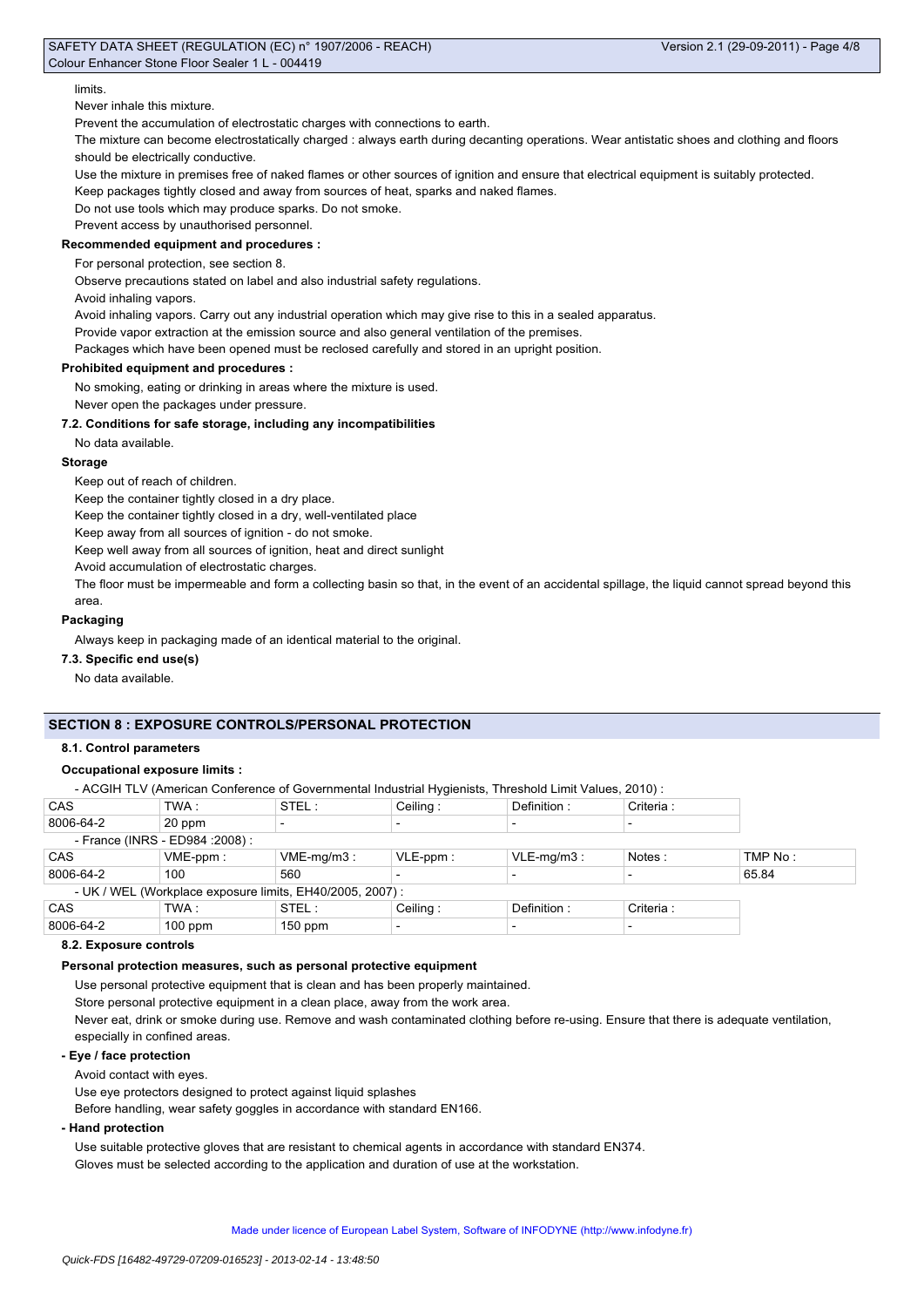Protective gloves need to be selected according to their suitability for the workstation in question : other chemical products that may be handled, necessary physical protections (cutting, pricking, heat protection), level of dexterity required.

Type of gloves recommended :

- Nitrile rubber (butadiene-acrylonitrile copolymer rubber (NBR))

- PVA (Polyvinyl alcohol)

Recommended properties :

- Impervious gloves in accordance with standard EN374

## **- Body protection**

Avoid skin contact.

Wear suitable protective clothing.

Suitable type of protective clothing :

In the event of substantial spatter, wear liquid-tight protective clothing against chemical risks (type 3) in accordance with EN14605 to prevent skin contact.

In the event of a risk of splashing, wear protective clothing against chemical risks (type 6) in accordance with EN13034 to prevent skin contact. Work clothing worn by personnel shall be laundered regularly.

After contact with the product, all parts of the body that have been soiled must be washed.

#### **- Respiratory protection**

Avoid breathing vapours.

If the ventilation is insufficient, wear appropriate breathing apparatus.

When workers are confronted with concentrations that are above occupational exposure limits, they must wear a suitable, approved, respiratory protection device.

## **SECTION 9 : PHYSICAL AND CHEMICAL PROPERTIES**

## **9.1. Information on basic physical and chemical properties**

## **General information :**

| Physical state:                                        | viscous liquid.                                 |  |  |  |
|--------------------------------------------------------|-------------------------------------------------|--|--|--|
| Important health, safety and environmental information |                                                 |  |  |  |
| $pH$ :                                                 | Not relevant.                                   |  |  |  |
| Flash point interval:                                  | not relevant.                                   |  |  |  |
| Flash point interval :                                 | $21^{\circ}$ C <= Flash point <= $55^{\circ}$ C |  |  |  |
| Vapour pressure :                                      | not relevant.                                   |  |  |  |
| Density:                                               | $0.75 - 0.85$                                   |  |  |  |
| Water solubility:                                      | Insoluble.                                      |  |  |  |
| Viscosity:                                             | $v < 7$ mm2/s (40°C)                            |  |  |  |

## **9.2. Other information**

No data available.

## **SECTION 10 : STABILITY AND REACTIVITY**

#### **10.1. Reactivity**

No data available.

#### **10.2. Chemical stability**

This mixture is stable under the recommended handling and storage conditions in section 7.

## **10.3. Possibility of hazardous reactions**

When exposed to high temperatures, the mixture can release hazardous decomposition products, such as carbon monoxide and dioxide, fumes and nitrogen oxide.

#### **10.4. Conditions to avoid**

Any apparatus likely to produce a flame or to have a metallic surface at high temperature (burners, electric arcs, furnaces etc.) must not be allowed on the premises.

#### Avoid :

- accumulation of electrostatic charges.

- heating
- heat
- flames and hot surfaces

#### **10.5. Incompatible materials**

## **10.6. Hazardous decomposition products**

- The thermal decomposition may release/form :
- carbon monoxide (CO)
- carbon dioxide (CO2)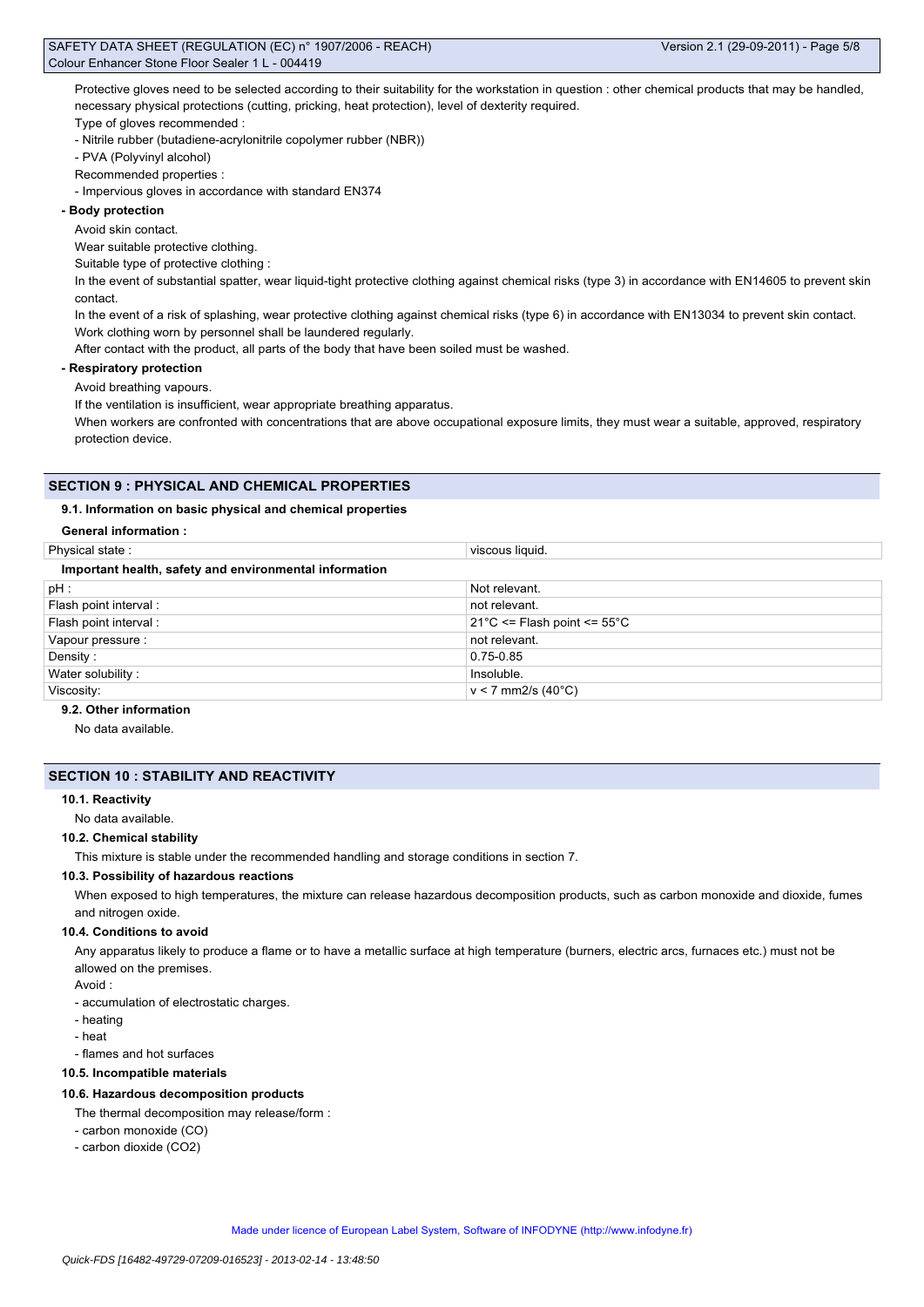## **SECTION 11 : TOXICOLOGICAL INFORMATION**

#### **11.1. Information on toxicological effects**

Exposure to vapours from solvents in the mixture in excess of the stated occupational exposure limit may result in adverse health effects such as mucous membrane and respiratory system irritation and adverse effects on kidney, liver and central nervous system.

Symptoms produced will include headaches, numbness, dizziness, fatigue, muscular asthenia and, in extreme cases, loss of consciousness. Repeated or prolonged contact with the mixture may cause removal of natural oil from the skin resulting in non-allergic contact dermatitis and absorption through the skin.

Splashes in the eyes may cause irritation and reversible damage

Narcotic effects may occur, such as drowsiness, narcosis, decreased alertness, loss of reflexes, lack of coordination or dizziness.

Effects may also occur in the form of violent headaches or nausea, judgement disorder, giddiness, irritability, fatigue or memory disturbance. May cause an allergic reaction by skin contact.

Aspiration toxicity includes severe acute effects such as chemical pneumonia, varying degrees of pulmonary injury or death following aspiration. **11.1.1. Substances**

No toxicological data available for the substances.

#### **11.1.2. Mixture**

No toxicological data available for the mixture.

#### **Aspiration hazard :**

Aspiration toxicity includes severe acute effects such as chemical pneumonia, varying degrees of pulmonary injury or death following aspiration.

## **SECTION 12 : ECOLOGICAL INFORMATION**

Harmful to aquatic life with long lasting effects.

The product must not be allowed to run into drains or waterways.

## **12.1. Toxicity**

## **12.1.1. Substances**

No aquatic toxicity data available for the substances.

#### **12.1.2. Mixtures**

No aquatic toxicity data available for the mixture.

## **12.2. Persistence and degradability**

No data available.

## **12.3. Bioaccumulative potential**

No data available.

**12.4. Mobility in soil**

## No data available.

## **12.5. Results of PBT and vPvB assessment**

No data available.

## **12.6. Other adverse effects**

No data available.

## **SECTION 13 : DISPOSAL CONSIDERATIONS**

Proper waste management of the mixture and/or its container must be determined in accordance with Directive 2008/98/EC. CAUTION: Oil cloths can self combust. Do not leave impregnated cloths in bundles. Before discarding lay them flat outside to dry to avoid a fire hazard.

#### **13.1. Waste treatment methods**

Do not pour into drains or waterways.

## **Waste :**

Waste management is carried out without endangering human health, without harming the environment and, in particular without risk to water, air, soil, plants or animals.

Recycle or dispose of waste in compliance with current legislation, preferably via a certified collector or company.

Do not contaminate the ground or water with waste, do not dispose of waste into the environment.

#### **Soiled packaging :**

Empty container completely. Keep label(s) on container. Give to a certified disposal contractor.

## **SECTION 14 : TRANSPORT INFORMATION**

Transport product in compliance with provisions of the ADR for road, RID for rail, IMDG for sea and ICAO/IATA for air transport (ADR 2011 -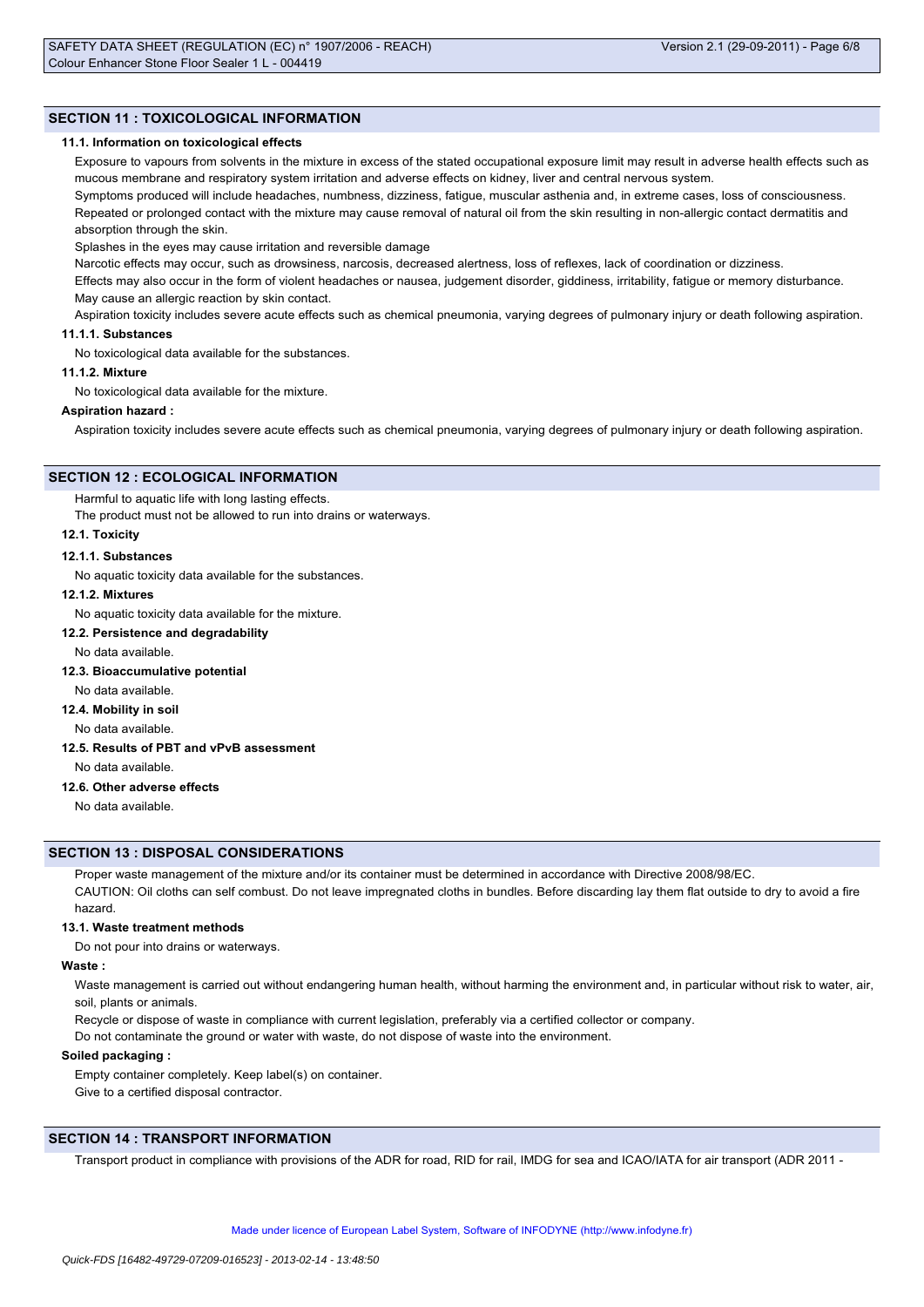IMDG 2010 - ICAO/IATA 2011).

## - Classification :

UN1263=PAINT (including paint, lacquer, enamel, stain, shellac, varnish, polish, liquid filler and liquid lacquer base) or PAINT RELATED MATERIAL (including paint thinning and reducing compound)

| ADR/RID     | Class | Code                                           | Pack gr. | Label    | Ident.          | LQ      | Provis.        | EQ             | Cat.           | Tunnel |
|-------------|-------|------------------------------------------------|----------|----------|-----------------|---------|----------------|----------------|----------------|--------|
|             | 3     | F <sub>1</sub>                                 | Ш        | 3        | 30              | 5L      | 163 640EE      | E <sub>1</sub> | 3              | D/E    |
|             |       |                                                |          |          |                 |         | 650            |                |                |        |
|             |       | *Not subject to this regulation if $Q < 450$ . |          |          |                 |         |                |                |                |        |
| <b>IMDG</b> | Class | 2°Label                                        | Pack gr. | LQ       | <b>EMS</b>      | Provis. | EQ             |                |                |        |
|             | 3     |                                                | Ш        | 5L       | $F-E, S-E$      | 163 223 | E <sub>1</sub> |                |                |        |
|             |       |                                                |          |          |                 | 955     |                |                |                |        |
|             |       | *Not subject to this regulation if $Q < 30$    |          |          |                 |         |                |                |                |        |
| <b>IATA</b> | Class | 2°Label                                        | Pack gr. | Passager | Passager        | Cargo   | Cargo          | note           | EQ             |        |
|             | 3     |                                                | Ш        | 355      | 60 L            | 366     | 220 L          | A3 A72         | E <sub>1</sub> |        |
|             | 3     |                                                | Ш        | Y344     | 10 <sub>L</sub> |         |                | A3 A72         | E <sub>1</sub> |        |

## **SECTION 15 : REGULATORY INFORMATION**

## **15.1. Safety, health and environmental regulations/legislation specific for the substance or mixture**

Packaging to be fitted with child-resistant fastenings (see EC Regulation No. 1272/2008, Annex II, Part 3).

Containers to be fitted with a tactile warning of danger (see EC Regulation No. 1272/2008, Annex II, Part 3).

**- Particular provisions :**

No data available.

## **15.2. Chemical safety assessment**

No data available.

## **SECTION 16 : OTHER INFORMATION**

Since the user's working conditions are not known by us, the information supplied on this safety data sheet is based on our current level of knowledge and on national and community regulations.

The mixture must not be used for other uses than those specified in section 1 without having first obtained written handling instructions. It is at all times the responsibility of the user to take all necessary measures to comply with legal requirements and local regulations. The information in this safety data sheet must be regarded as a description of the safety requirements relating to the mixture and not as a guarantee of the properties thereof.

#### **Title for H, EUH and R indications mentioned in section 3 :**

| H <sub>226</sub> | Flammable liquid and vapour.                                                                |
|------------------|---------------------------------------------------------------------------------------------|
| H302             | Harmful if swallowed.                                                                       |
| H304             | May be fatal if swallowed and enters airways.                                               |
| H312             | Harmful in contact with skin.                                                               |
| H315             | Causes skin irritation.                                                                     |
| H317             | May cause an allergic skin reaction.                                                        |
| H318             | Causes serious eye damage.                                                                  |
| H319             | Causes serious eye irritation.                                                              |
| H332             | Harmful if inhaled.                                                                         |
| H336             | May cause drowsiness or dizziness.                                                          |
| H351             | Suspected of causing cancer.                                                                |
| H411             | Toxic to aquatic life with long lasting effects.                                            |
| <b>EUH066</b>    | Repeated exposure may cause skin dryness or cracking.                                       |
| R 10             | Flammable.                                                                                  |
| R 20/21/22       | Harmful by inhalation, in contact with skin and if swallowed.                               |
| R 21             | Harmful in contact with skin.                                                               |
| R 36/38          | Irritating to eyes and skin.                                                                |
| R 40.C3          | Limited evidence of a carcinogenic effect.                                                  |
| R 41             | Risk of serious damage to eyes.                                                             |
| R 43             | May cause sensitisation by skin contact.                                                    |
| R 51/53          | Toxic to aquatic organisms, may cause long-term adverse effects in the aquatic environment. |
| R 65             | Harmful: may cause lung damage if swallowed.                                                |
| R 66             | Repeated exposure may cause skin dryness or cracking.                                       |
| R 67             | Vapours may cause drowsiness and dizziness.                                                 |

## **Abbreviations :**

ADR : European agreement concerning the international carriage of dangerous goods by Road.

IMDG : International Maritime Dangerous Goods.